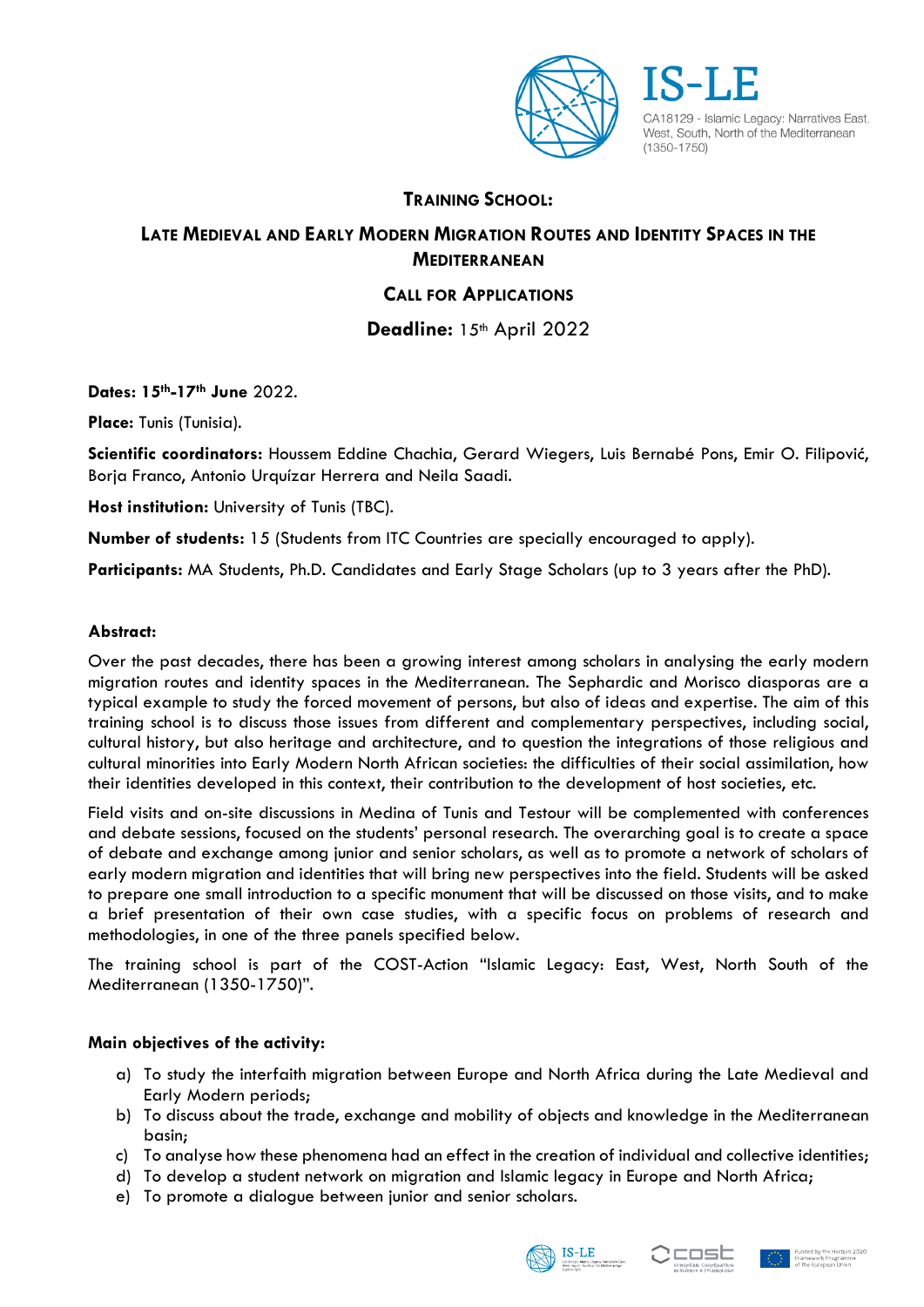

## **Structure of the Training School:**

This activity will be developed in 2 different spaces: Classroom (a) and the Islamic and Morisco sites (b).

#### **a. Classroom Activities:**

Students will be split into 3 different panels, related to their research topic. These panels will be chaired by a Senior Scholar who will choose 2-3 published papers related to the methodology of the selected subject, to be read in advance and discussed by the students in relation to their own research. During the sessions, each student should present very briefly (10 minutes) his/her own research, focusing, particularly, in the aspects related to the topic of the panel. The chair will connect these presentations to his/her own research and will present some questions to be discussed, some of them based on some previous papers recommended by him/her, and will guide a final debate of 50 minutes.

The trainees should send to the chair the PowerPoint presentation 1 week before the event.

#### *Panel 1: Migrations of Moriscos and Sephardic Jews in North Africa*

#### Chair: Luis Bernabé, University of Alicante

In this panel we will analyse the different migratory flows that took place in a multiethnic and intercultural Mediterranean of converts from Islam and Judaism, sometimes trying to escape Christian repression and other times looking for new ways of cultural development and social positioning. These routes will be mapped in time and space, discussing different individual cases that will help us devise a methodological framework. We will analyze as well the Making of Memory inspired by these processes, both in Early Modern Age and nowadays.

#### *Panel 2: Objects that travel*

#### Chair: Gerard Wiegers, University of Amsterdam

This panel will study the mobility of objects and knowledge in the Mediterranean linked to the aforementioned religious minorities, especially the Moriscos, but also Sephardim and converted Christians. The routes they followed, in some cases back and forth, and how these minorities constructed their personal and collective identities through their possession of objects and knowledge will be considered. The workshop focuses especially on manuscripts (religious and non-religious) brought by the Moriscos from the Iberian Peninsula to Tunisia and circulated among the first generations of migrants and their descendants.

#### *Panel 3: Places and Spaces of Migrants*

#### Chair: Houssem Eddine Chachia, University of Tunis

The objective of this panel is twofold: to reconstruct the tangible and intangible heritage imprint left by the aforementioned communities in North Africa, especially in Tunisia, and to analyze the integration of these two groups, as religious and cultural minorities, in the social fabric of North African countries.